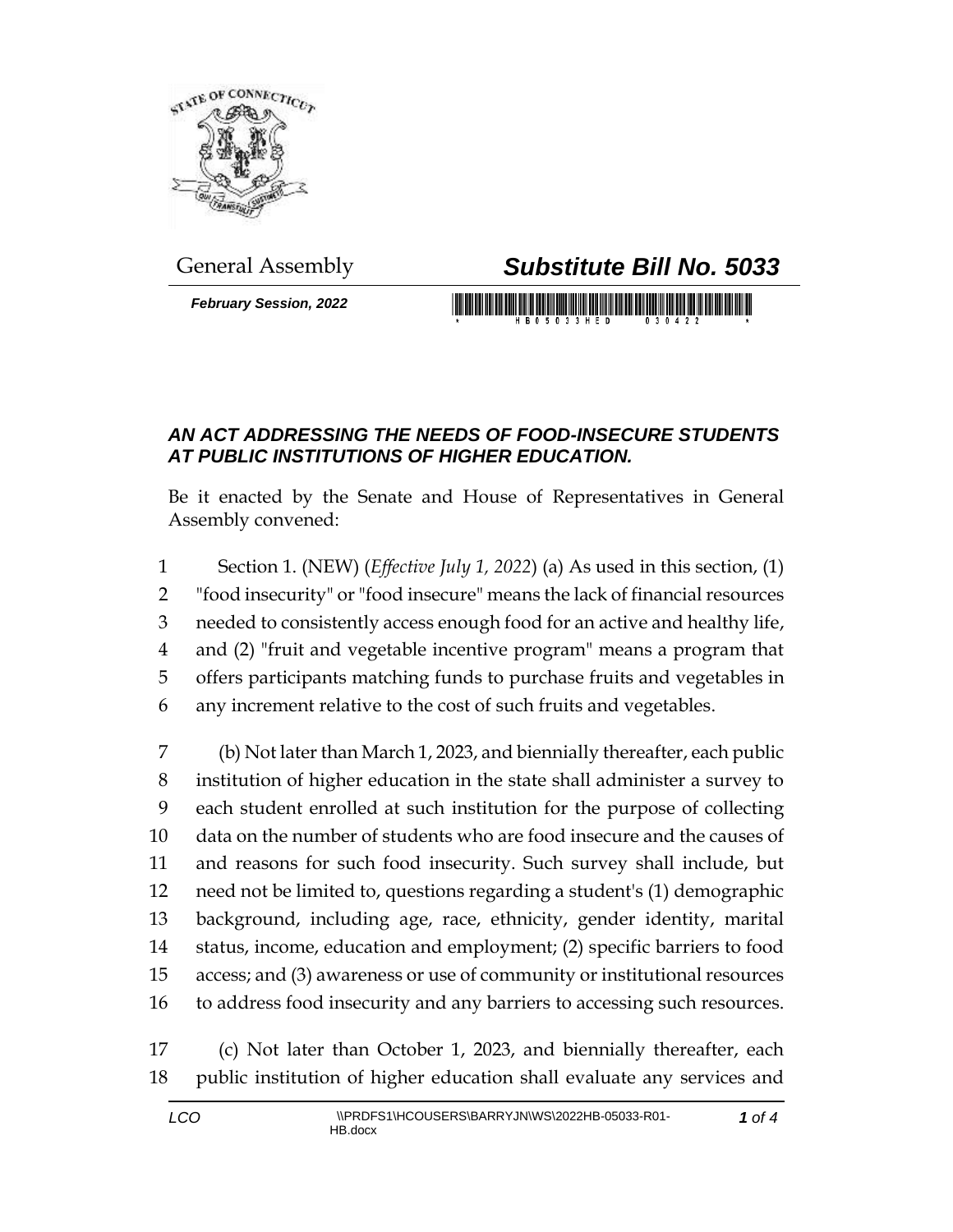programs offered by such institution to address the needs of food- insecure students. Based on the results of the survey administered pursuant to subsection (b) of this section, each institution shall amend any existing services or programs or establish a new service or program to address the needs of food-insecure students. Such service or program may include, but not be limited to, (1) assistance and support for students to enroll in the supplemental nutrition assistance program pursuant to the federal Food and Nutrition Act of 2008, or any other state or federal program for nutrition assistance or financial aid, including programs for families, if such program is applicable to the student; (2) providing low-cost food or meal plan options on campus; (3) allowing students additional meals through additional card swipes on meal plans; (4) providing financial assistance or other financial student aid; (5) establishing or expanding a food pantry on campus; or (6) initiating a fruit and vegetable incentive program, or making such program available to students through agreement with a community nonprofit organization or governmental agency that provides such program. When amending or establishing any service or program pursuant to this subsection, each institution shall have the goal of providing such service or program to not less than ten per cent of the number of students identified as being food insecure in the survey administered pursuant to subsection (b) of this section.

 (d) Not later than January 1, 2024, and biennially thereafter, each public institution of higher education in the state shall submit a report, in accordance with the provisions of section 11-4a of the general statutes, to the joint standing committee of the General Assembly having cognizance of matters relating to higher education, regarding any food insecurities among the students at such institution, including, but not limited to, (1) results from the survey administered pursuant to subsection (b) of this section, (2) services or programs to address the needs of food insecure students, including any amendments made to such services or programs pursuant to subsection (c) of this section, and (3) the number of students who utilized such services or programs during the preceding two years.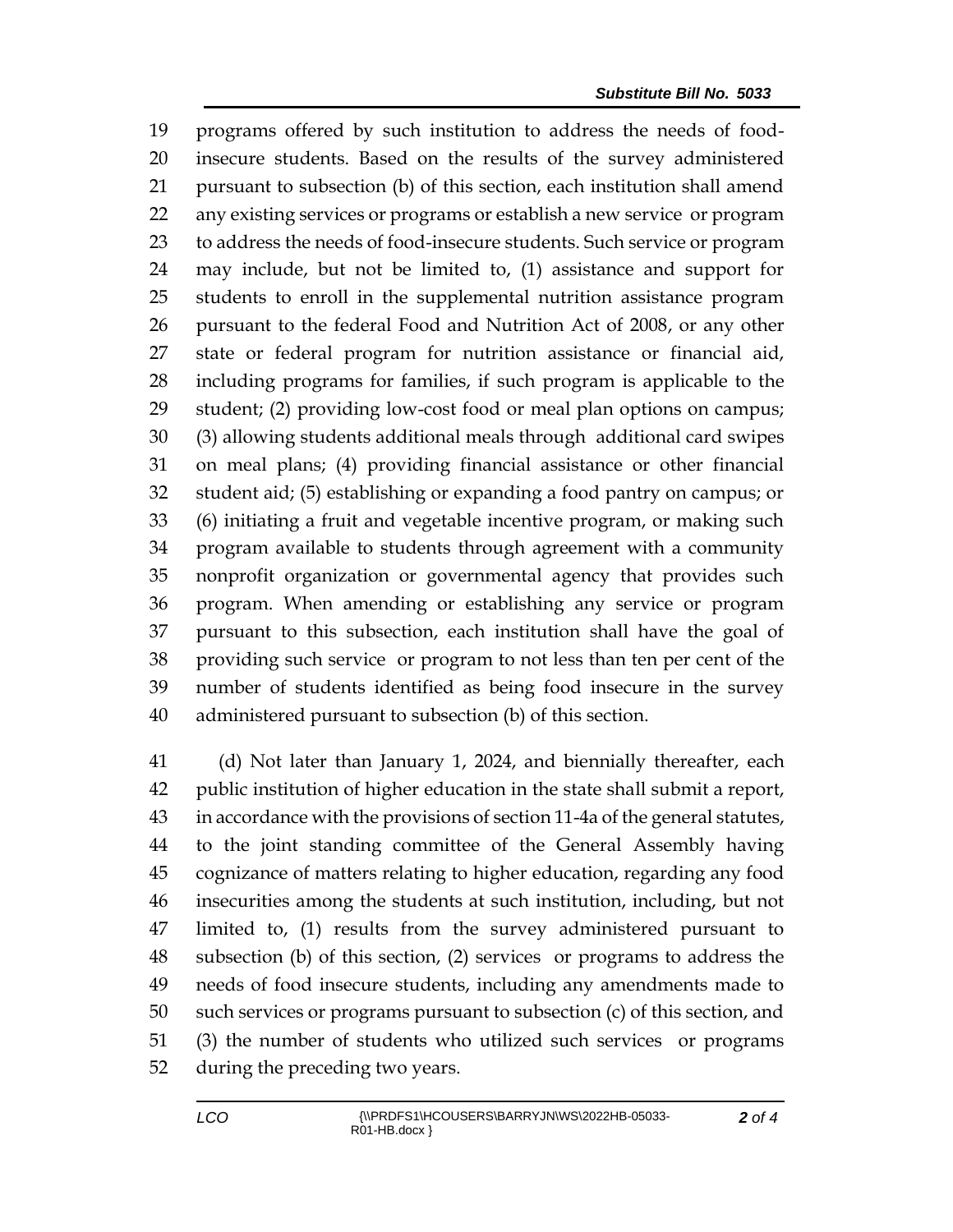Sec. 2. Section 17b-105f of the general statutes is amended by adding subsections (e) and (f) as follows (*Effective July 1, 2022*):

 (NEW) (e) (1) Not later than January 1, 2023, and annually thereafter, the Board of Regents for Higher Education and the Board of Trustees of The University of Connecticut shall consult with the Department of Social Services for the purpose of identifying any educational program offered at an institution of higher education governed by said boards that qualifies as an employment and training program that increases a student's employability and complies with the requirements for an 62 exemption, as specified in 7 CFR 273.5(b)(11), as amended from time to time, from the supplemental nutrition assistance program eligibility rule in 7 CFR 273.5(a), as amended from time to time. In identifying such educational programs, the department and said boards shall seek to maximize the number and types of employment and training programs offered at the institution of higher education governed by said boards.

 (2) Any independent institution of higher education in the state may, in such institution's discretion, consult with the Department of Social Services for the purposes set forth in subdivision (1) of this subsection.

 (NEW) (f) Not later than July 1, 2023, the Department of Social Services, the Board of Regents for Higher Education and the Board of Trustees of The University of Connecticut shall each post, and regularly update, on their Internet web site, the list of educational programs offered at each institution of higher education governed by said boards that has been qualified as an employment and training program pursuant to subdivision (1) of subsection (e) of this section.

 Sec. 3. (NEW) (*Effective July 1, 2022*) For the purpose of determining eligibility for the supplemental nutrition assistance program pursuant to the federal Food and Nutrition Act of 2008, as amended from time to time, the Department of Social Services, to the extent permitted under federal law, shall consider any student enrolled in an institution of higher education in the state to be participating in a state or federally financed work-study program if such student receives approval of